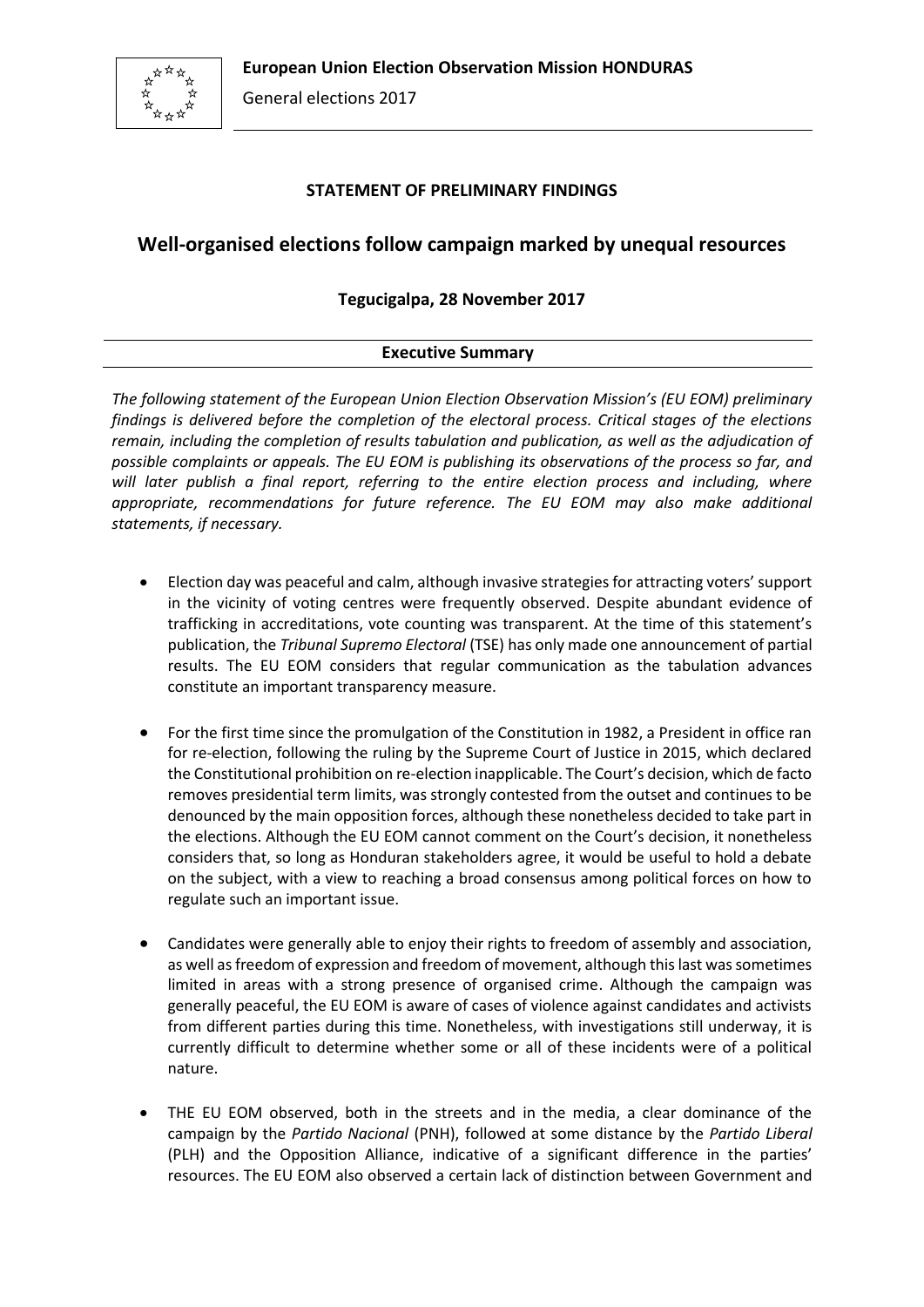the National Party in cases of distribution of goods or benefits granted in the context of State social programmes.

- The legal framework, which provides an adequate basis for holding democratic elections in line with the relevant international standards, has been enriched by the promulgation of the Law on Financing, Transparency and Auditing of Political Parties and Candidates, also known as the Law on Clean Politics. Since 2014, the National Congress has launched numerous electoral reform initiatives, although just two minor modifications were eventually approved.
- The new Law on Clean Politics constitutes a significant improvement to the legal framework for elections. It imposes caps on election campaign spending as well as limits on political party funding and it also reinforces transparency measures requiring parties to report their income and spending. However, the Auditing Unit created to oversee the law's implementation only began its activities three months before the start of the election campaign, with severely limited resources in terms of budget, staffing and logistical support.
- The EU EOM has observed many of the same weaknesses in the legislation that it noted in 2013. These include the difficulties engendered by maintaining the management of polling stations in the hands of political parties, as well as the voter register's persistent inclusion of superfluous entries. In order to address these challenges, the previous mission had recommended measures which it still considers relevant, such as staffing polling stations with politically unaffiliated citizens, as well as the de-politicisation and modernisation of the Civil Registry (*Registro Nacional de las Personas*). The mission also recommended a clarification of the electoral justice mechanisms for each stage of the process.
- In a context of political polarisation, perceptions of the *Tribunal Supremo Electoral* (TSE) neutrality were marred by the absence of magistrates close to the new parties that emerged from the previous elections Other issues were raised by the adoption of some decisions which, although generally in line with the law, were considered by opposition forces to be favourable to the interests of the ruling party. Important examples include the adoption of a new regulation on how to mark ballots, which introduced the possibility of marking a single line across chosen candidates, and the contracting of a company considered to be close to the government, for the tabulation and publication of results, which was eventually replaced.
- Despite this perception, and partly in response to it, the TSE has actively fostered consultation and consensus with political parties, and has conceded to some important demands, not least the replacement of the company originally contracted for the processing of results. In addition, the TSE has guaranteed access to the pre-electoral preparations for all political parties.
- Furthermore, the TSE has implemented a system for the transmission, tabulation and publication of results which prioritises transparency and verifiability of information. So far, the EU EOM has observed that results processing has been taking place transparently and in the presence of political party representatives, although it is regrettable that publication of results forms was interrupted for several hours during the evening of 26 November, before being resumed in the early hours of 27 November.
- In general terms, the TSE carried out logistics operations in an efficient manner, in some cases with the neutral and professional support of the Armed Forces, and it almost always met the deadlines set out in its electoral preparations programme. The TSE deployed an intensive training programme tailored to the different actors in the process, and implemented voter education activities. EU EOM observers reported some improvement in communication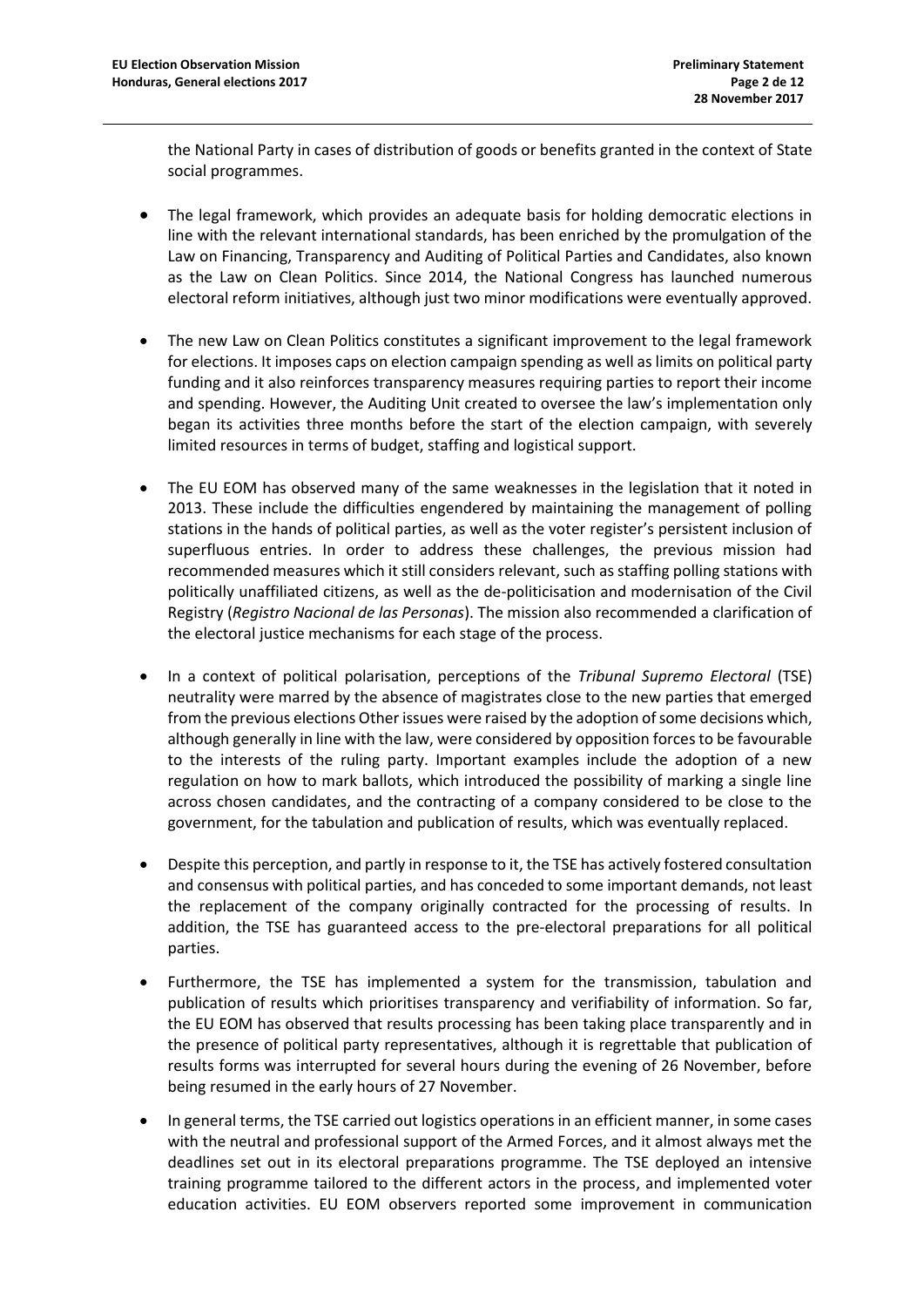between the TSE and its representations at departmental and municipal levels (TEDs and TEMs) as compared to previous processes, although these still often lack information, and, particularly, the resources necessary to carry out their mainly logistical duties efficiently.

- The voter register is inclusive, with only a very limited level of unregistered citizens, but it seems to contain superfluous entries. Both the *Registro Nacional de las Personas* (RNP) and the TSE recognise the existence of an unquantified number of entries for deceased people, because these deaths have not been reported to the RNP. In addition, the majority of Hondurans who live abroad do not communicate their new residence, and therefore remain registered in the towns and villages of origin, where they are very unlikely to vote. The presence of entries for deceased people and emigrants in the voter register has traditionally fuelled suspicions about the risk of fraudulent voting, although the Honduran electoral system has a number of important safeguards against such attempts.
- Just as in 2013, the EU EOM received allegations of fraudulent changes of residence registration, undertaken with the aim of increasing the prospects of municipal candidates, by transferring voters from one municipality to another. The EU EOM has collected credible evidence that this practice persists in rural municipalities, although it has not been able to establish the scale of the problem.
- Freedom of expression, as guaranteed by the Constitution, was generally respected throughout the election campaign, as was as the associated principle of press pluralism. However, journalism and other civil society organisations have questioned the February 2017 reform of Article 335 of the Penal Code, as well as the approval in 2014 of what has come to be known as the Officials Secrets Law. These provisions place limits on the exercise of free speech, in contravention of international standards, which only allow for exceptional and clearly justified limitations.
- EU EOM monitoring of campaign coverage in the media revealed significant disparities in the amount of coverage given to different candidates, with these imbalances favouring incumbent Juan Orlando Hernández. In terms of paid electoral propaganda, Juan Orlando Hernández received much greater visibility (64%) than his main competitors Salvador Nasralla, of the Opposition Alliance (15%), and Luis Zelaya, of the Liberal Party (17%), while the remaining candidates only totalled 4% of paid propaganda. In news programmes, monitoring revealed that the PNH candidate received on average 44% of the coverage, far more than Salvador Nasralla's 21%, Luis Zelaya's 10%, or the 25% given to the remaining candidates.
- In a clear contravention of best practices for State media, *Televisión Nacional de Honduras* did not give equal or equitable treatment to the different parties in its news programmes or interview formats, and it openly discriminated against the Opposition Alliance and its member parties, which received 6% of all coverage, as compared to the PNH's 36% and the PLH's 22%. EU EOM monitoring did not detect any significant cases of institutional propaganda by the government during the campaign period, which is prohibited by law, a marked improvement on the 2013 election campaign.
- The TSE regulation which establishes the mechanism for alternation between men and women on the Congress lists undermines the principle of parity established by law, as it only imposes a requirement of parity at the lower levels, (the third, fourth or fifth position, depending on how many Congress members are to be elected in each Department). Just one woman candidate, Marlene Alvarenga, for the *Partido Anticorrupción* (PAC), ran for the Presidency. Women constitute 48% of the principal candidates for the National Congress.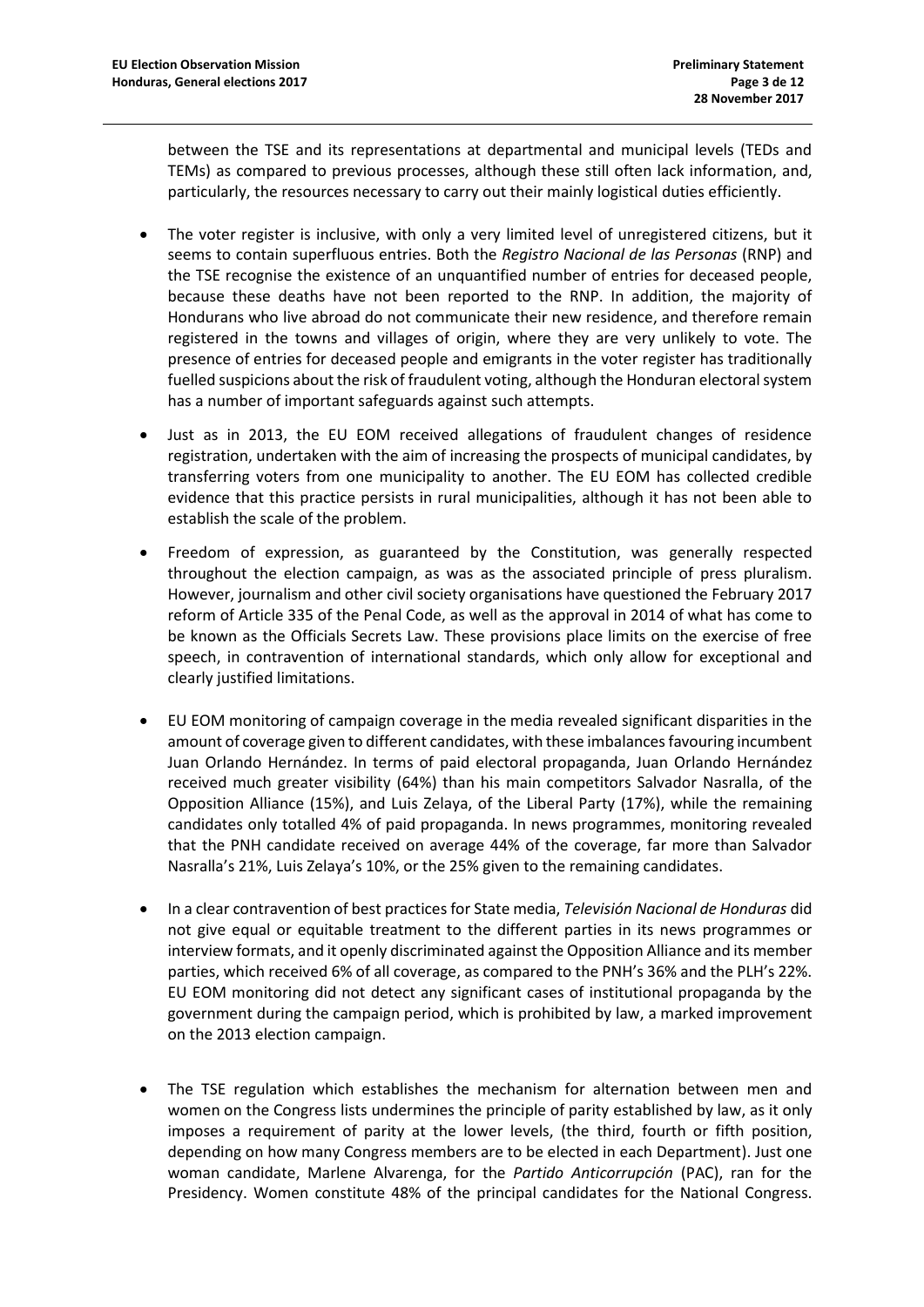Women made up a substantially lower percentage of candidates in the municipal lists, where just 30.5% of candidates for Mayor were women.

#### **Preliminary Conclusions**

## **Background**

On 26 November, Honduran citizens elected their President, the members of the National Congress, and mayors and municipal councillors, as well as, indirectly, their members of the Central American Parliament (PARLACEN). Nine candidates ran for the Presidency, and ten political parties competed in the elections, as well as independent candidates in the municipalities.

For the first time since the promulgation of the Constitution in 1982, a President in office ran for reelection - Juan Orlando Hernandez (JOH), of the National Party (*Partido Nacional,* PNH). This came in the wake of a ruling by the Supreme Court in 2015, which declared the Constitutional prohibition on re-election inapplicable. The court decision, which de facto removes presidential term limits, was strongly contested from the outset and continues to be denounced by the main opposition forces, although these have nonetheless decided to take part in the elections. Clearly, the issue of presidential re-election, which triggered the *coup d'état* of 2009 and the removal from power and the country of then President Manuel Zelaya, has overshadowed a polarised election campaign.

#### **Electoral campaign**

During the election campaign, which took place between 28 August and 20 November, candidates were generally able to fully enjoy freedom of assembly and association, as well as freedom of expression and freedom of movement; the latter however was sometimes limited in areas with a strong presence of organised crime. Although the campaign was generally peaceful, the EU EOM is aware of cases of violence against candidates and activists from different parties in seven departments. Nonetheless, also considering that investigations are still underway, it is currently difficult to determine whether some or all of these incidents – which included the murder of six party activists – were of a political nature.

Both in the street and in the media, the campaign was significantly more low-key than in 2013, partly as a consequence of the new spending limits and transparency measures for campaign funding introduced by the new *Ley de Política Limpia* (Law on Clean Politics). Both the EU EOM's media monitoring and its quantification of election posters revealed the *Partido Nacional's* (PNH) clear dominance of propaganda, followed at some distance by the *Partido Liberal* (PLH) and the Opposition Alliance, this showing a significant inequality of the different parties' resources. The remaining parties had very low visibility.

Although the EU EOM observed some minor instances of use of State resources for campaign purposes in four departments, the more frequent observation, and certainly the more relevant one, was the lack of distinction between Government and the National Party in cases of distribution of goods or benefits granted in the context of social programmes.

#### **Legal framework**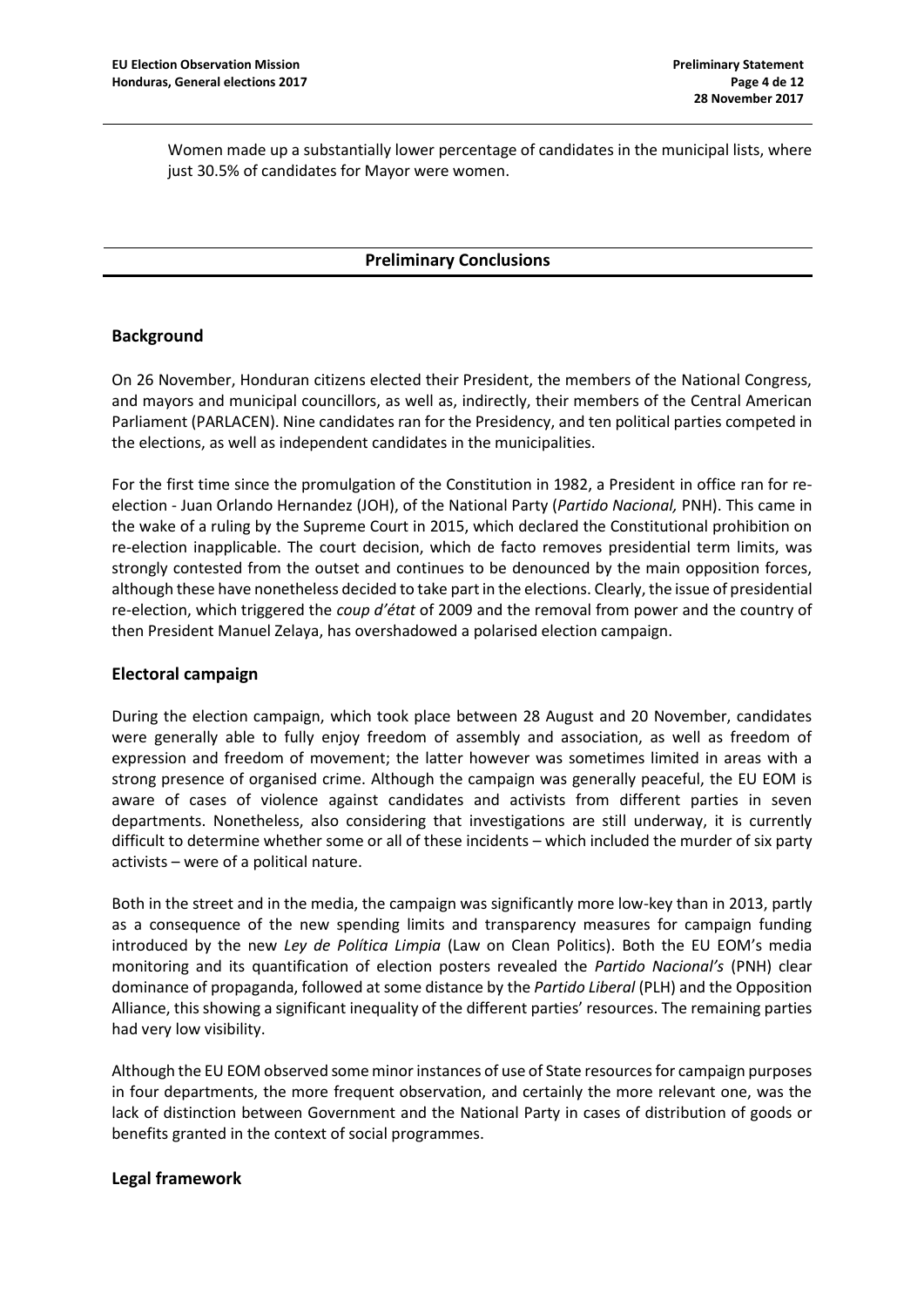The legal framework in Honduras provides an adequate basis for holding democratic elections in line with the relevant international standards. The legislation, primarily composed of the 1982 Constitution and the 2004 Law on Elections and Political Organisations, was complemented by the promulgation, in January 2017, of the Law on Financing, Transparency and Auditing of Political Parties and Candidates, also known as the *Ley de Política Limpia,* the Law on Clean Politics. In line with one of the main recommendations made by the EU EOM in 2013, the new legislation imposes caps on election campaign spending and limits on political party funding. The new law also reinforces transparency measures requiring parties to report their income and spending, in addition to strengthening the prohibition on the use of State resources for campaign purposes, contravention of which now carries heavier sanctions.

The Law on Clean Politics established an Auditing Unit, attached to the *Tribunal Supremo Electoral* (TSE) but enjoying a certain autonomy. The Unit began its activities just three months before the start of the election campaign, with severely limited resources in terms of budget, staffing and logistical support. It will only be possible to evaluate the scope and impact of the Clean Politics Unit *(Unidad de Política Limpia)* when the Unit is genuinely operative. Doubts were also expressed on the Unit's independence, which has been questioned in some circles, based on the political affiliations of its three commissioners to the PNH, the PLH and *Libertad y Refundación* (Libre).

Since 2014, the National Congress has launched numerous electoral reform initiatives. However, notwithstanding the Law on Financing and Transparency, only two relatively minor modifications have been approved: the first enables alliances between a party's internal movements in the context of primary elections, at the initiative of the Libre and National parties, and the other amended the Electoral Law to make it consistent with the provisions of the Law on Financing and Transparency.

The EU EOM has observed many of the same challenges to the current process which incited it to recommend, in 2013, measures such as staffing polling stations with politically unaffiliated citizens, as well as the de-politicisation and modernisation of the Civil Registry (*Registro Nacional de las Personas*), and to a lesser extent, a clarification of the electoral justice mechanisms for each stage of the process.

The *Tribunal Supremo Electoral* made use of its ample regulatory powers and approved 13 regulations complementing the Electoral Law, as well as adopting numerous guidelines and agreements. In general, the TSE published regulations in good time, with the exception of the regulation concerning the transmission and tabulation of results, and the regulation regarding appeals to nullify results and the special recounts (*escrutinios especiales*), both of which were adopted just a few days before the elections. The latter regulation nonetheless constitutes an improvement in comparison to the previous elections, since it clarifies the circumstances in which citizens can request special recounts, as well as the procedures to follow in order to do so.

However, the EU EOM considers that the TSE regulation which establishes alternation mechanisms in the electoral lists erodes the principle of gender parity enshrined in the Electoral Law. Finally, the EU EOM regrets the lack of a regulation establishing a requirement to provide evidence that citizens' changes of residence are genuine, before these requested changes are recorded in the voter register.

## **Election administration**

The current TSE was elected by the outgoing Congress in early 2014, just a few weeks before the inauguration of the new Congress. As a result, its composition does not reflect the multiparty landscape which emerged following the 2013 elections, since the members of Congress from the emerging parties, Libre and the *Partido Anticorrupción* (PAC), did not participate in the election of the TSE magistrates. In 2016 Congress debated and voted on first reading a proposal to increase the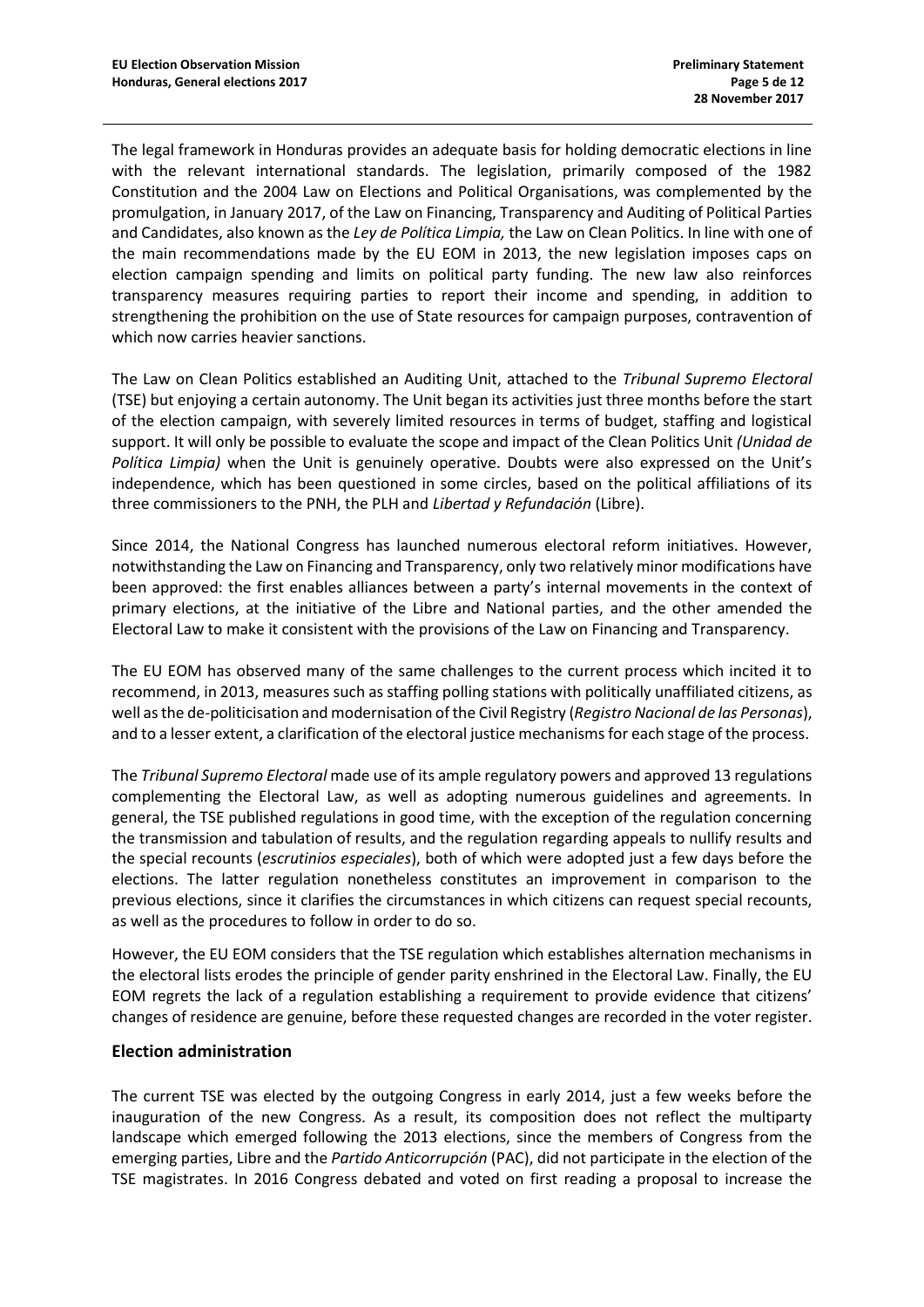number of TSE magistrates, which would have enabled including the new political forces, but the reform was never approved.

In a context of political polarisation, the absence of magistrates close to these new parties has had a negative effect on perceptions of the TSE's neutrality, both among opposition parties and in public opinion. These perceptions have been compounded by the adoption of some decisions which opposition parties consider to be in the interest of the *Partido Nacional,* and which have been widely echoed in the media, such as the regulation concerning how to mark ballots<sup>1</sup> or the contracting of a company originally responsible for the transmission and processing of results, denounced by the *Partido Liberal* as close to the ruling party.<sup>2</sup>

Despite this perception, and partly in response to it, the TSE has actively fostered consultation and consensus with political parties, albeit not always with success, both within the *Consejo Consultivo*  (the forum for information and debate between the TSE and all political parties), and through informal meetings, particularly after the main opposition parties withdrew from the *Consejo* on 25 October. In addition, the TSE has guaranteed access to the pre-electoral preparations for all political parties, from giving them copies of the voter register, to enabling their presence during the production and distribution of sensitive electoral materials.

Furthermore the TSE has implemented a system for the transmission, processing and publication of results which prioritises transparency and thus verifiability of information. It in fact enables political parties, candidates and the general public to compare the official copy of the results form (*acta de cierre)* given to their representatives in polling stations, against the scanned image of the form which is used to process and compile results, which is published on the TSE website. Moreover, the results recorded by polling station staff are entered into the database by TSE operators by means of a doubleblind data entry system, which serves to protect the system from any operator's possible political bias, as well as from human error. So far, the EU EOM has observed that results processing has been taking place transparently and in the presence of political party representatives, although it is regrettable that publication of results forms was interrupted for several hours during the evening of 26 November, before being restored in the early hours of 27 November.

EU EOM observation has confirmed that in the election administration's representations throughout the country – the *Tribunales electorales departamentales y municipales* (TEDs and TEMs) - and among polling station staff (*mesas receptoras de voto*, MER), the main responsibilities were equitably distributed among representatives from all political parties, in accordance with the law. However, as was the case in 2013, the EU EOM has observed on numerous occasions that some TED and TEM members barely knew which party they are representing, or even admitted to working for a different party to the one they were supposedly representing.

The same trend was observed to an even greater extent in the staffing of polling stations, where the practice of trading accreditations is long established. In this regard, the EU EOM considers, as it recommended in 2013, that this practice could be eradicated if polling stations were staffed and managed by citizens trained and selected by the TSE, while party representatives observe the voting process, with full access to pertinent documents and activities. EU observers reported that although there has been some improvement in communication between the TSE and its representations at departmental and municipal level, whose responsibilities have become largely limited to logistical activities, the TEDs and TEMs frequently lacked information and, in particular, the necessary resources to carry out their roles efficiently.

1

 $1$  The new regulation allows voters to select all candidates for Congress from one party by drawing a continuous line, rather than marking each candidate separately, as has hitherto been traditional in the Honduran open list system.

 $2$  The company was finally replaced by the TSE just one month before the elections.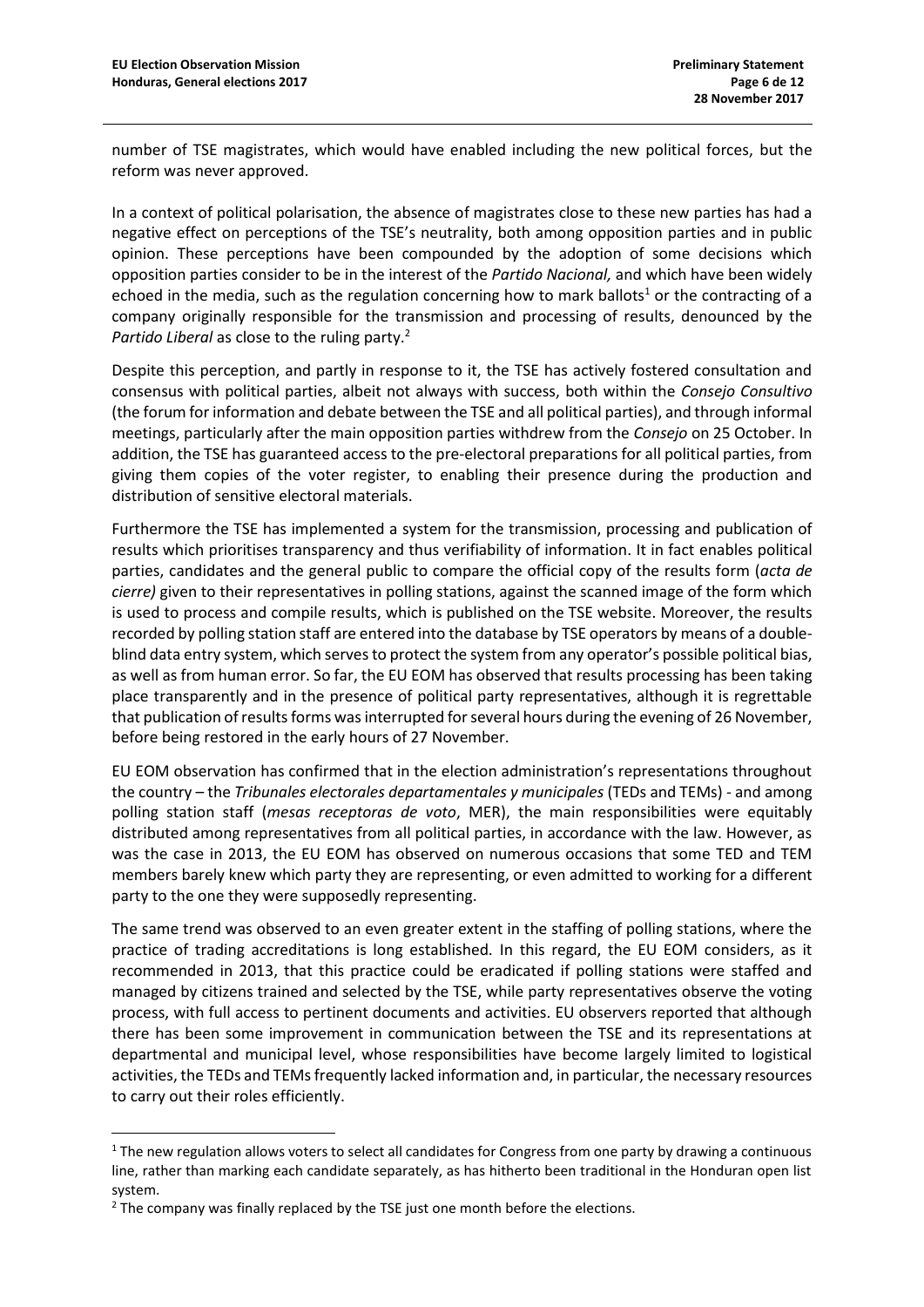In general terms, the TSE carried out logistics operations in an efficient manner, in some cases with the neutral and professional support of the Armed Forces, and it almost always met the deadlines set out in its electoral preparations programme. The TSE deployed an intensive training programme tailored to the different actors in the process, relying on high-quality materials and professional trainers, and also prepared voter education activities, primarily through advertisements in the media and information kiosks in the department capitals. Neither the late replacement of the company responsible for results transmission and nor the difficulties encountered in hiring the *custodios electorales* had a negative impact on the electronic transmission of results forms, which took place successfully in 71.5% of observed cases.

## **Voter register**

1

The Constitution guarantees the right to vote for all citizens aged 18 or above, in line with the principle of universal suffrage. This right is suspended for serving members of the armed forces and the police force, as well as those subject to a judicial suspension, or those who have been sentenced to six or more years of imprisonment. In practice, there is no provision to facilitate the vote for prisoners serving shorter sentences, nor for those in pre-trial detention. The Electoral Law provides for voting from abroad for the presidential election. For budgetary reasons, the TSE organised voting centres only in the seven cities in the United States of America with the greatest number of Honduran citizens.

The voter register is drawn up by the TSE, on the basis of figures provided by the *Registro Nacional de las Personas* (RNP), and it therefore reflects the same strengths and weaknesses as the civil registry. The register is generally considered to be inclusive, but insufficiently accurate, as it contains superfluous entries. Both the RNP and the TSE recognise the existence of a significant although unquantified number of entries of deceased people, because these deaths have not been reported to the RNP. In addition, the majority of Hondurans who live abroad do not communicate their new residence, and therefore remain registered in the towns and villages of origin, where they are very unlikely to vote. The presence of entries for deceased people and emigrants in the voter register has traditionally fuelled suspicions about the risk of fraudulent voting, although the Honduran electoral system has a number of important safeguards against such attempts. These include the fact that the voter lists in polling stations contain citizens' photograph as well as their identity number, the high quality of identity cards, which must be presented in order to vote, and the presence of political parties in polling stations.

Just as in 2013, the EU EOM received allegations of fraudulent changes of residence registration, undertaken with the aim of increasing the prospects of municipal candidates, by transferring voters from one municipality to another. The EU EOM has collected some credible evidence that this practice persists in rural municipalities, although it has not been able to establish the scale of the problem. $3$ 

In the weeks prior to the elections, the RNP deployed mobile teams to facilitate the distribution of identity cards requested by citizens. EU EOM observers noted that although this was a positive exercise and generally took place without interference by political parties, better communication to the public about distribution times from voting centres and better coordination between the RNP and the municipal civil registrars and municipalities would have enabled a greater number of deliveries.

<sup>&</sup>lt;sup>3</sup> The RNP received almost 290,000 requests to change residence, and these need to be authorised by the TSE in order to be reflected in the voter register. Of these, the EU EOM considers that approximately half of the changes involved a change of municipality– the only type of change which could have an impact on the elections. According to the TSE, 31,000 requests were rejected, due to errors in the request or because it was found that the change was unfounded.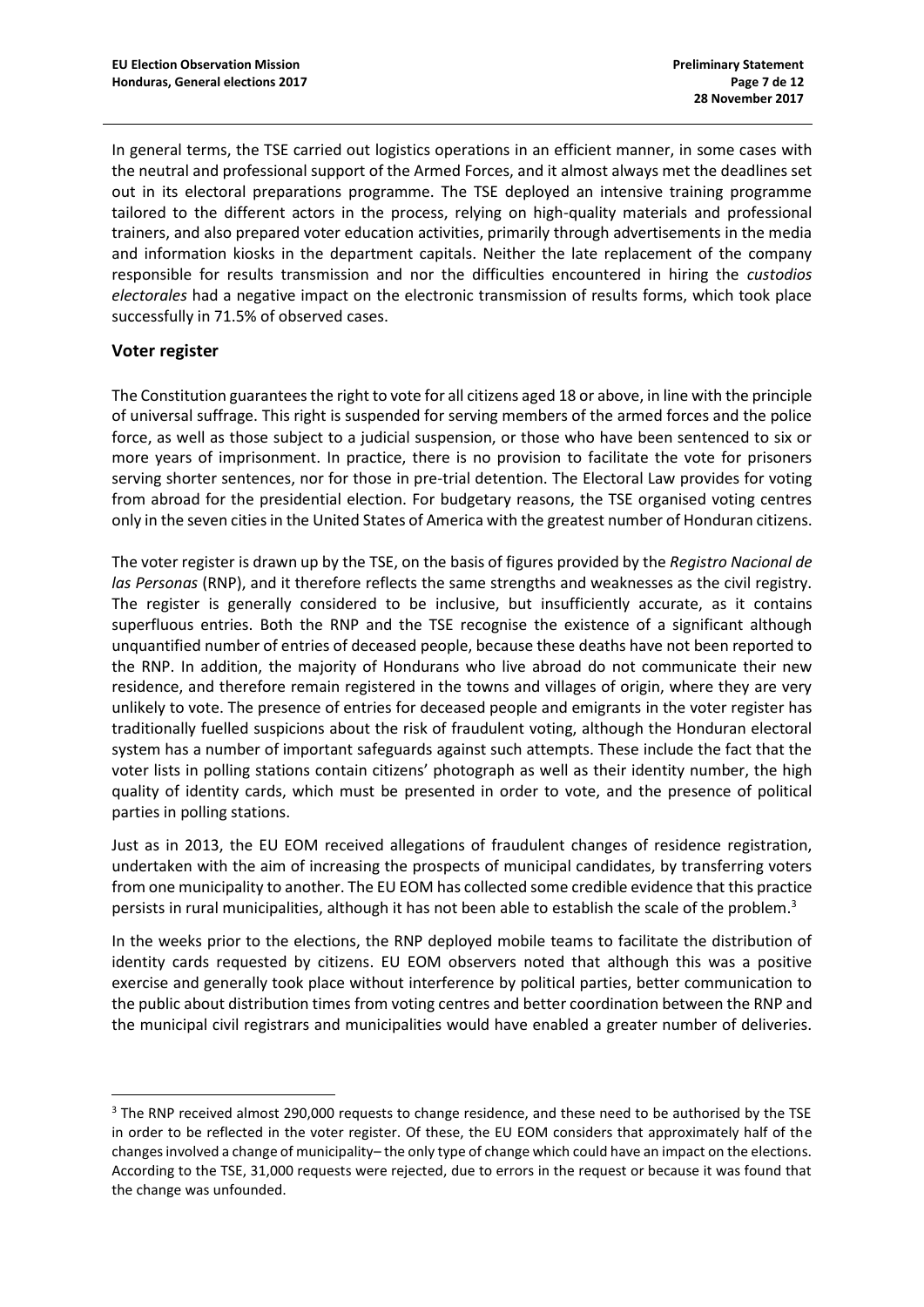Nonetheless, undelivered identity cards were stored in the municipal registry officers, where they could be collected by their owners.

## **Candidate Registration**

The requirements established by the Constitution and the Electoral Law for candidate registration are in line with international standards. Independent candidacies are allowed and, for this electoral process, the TSE registered 45 such candidacies at municipal level, and rejected 12, in most cases because they did not submit the required number of supporting signatures.

In April 2015, the Constitutional Chamber of the Supreme Court ruled on the issue of re-election in response to a constitutional challenge submitted by a group of Congress members from the National party and the *Unificación Democrática* (UD) party, as well as another lodged by former President Callejas Romero. The Constitutional Chamber ruled in favour of the appellants, finding that constitutional precepts prohibiting presidential re-elections were inapplicable, on the grounds that they were contrary to the principles of equality and the right to political participation enshrined in the Constitution and in international treaties ratified by Honduras. On the basis of this ruling, the TSE proceeded with the registration of Juan Orlando Hernández as presidential candidate. All appeals to the Supreme Court and challenges to the TSE against the registration have been dismissed by the respective bodies.

As already stated on several occasions, it is not for the EU EOM to comment on the Supreme Court Chamber's decision which, by virtue of its interpretation as constitutional authority, now leaves the subject of re-election without explicit, applicable regulation. The Mission considers, however, that, so long as Honduran stakeholders agree, it would be useful to hold a debate on the subject, with a view to reaching a broad consensus among political forces on how to regulate such an important issue.

The re-election ruling is not the only Supreme Court judgment that has been strongly criticised as biased by the opposition. Such criticism has also been made to the rulings in January 2016 which, on similar grounds, restored the legal status of two parties, the *Frente Amplio Político Electoral en Resistencia* (PAPER) and the *Alianza Patriótica Hondureña*, which had been cancelled by the TSE as these parties did not obtained the minimum number of votes required by the Electoral Law to remain in existence.<sup>4</sup>

## **Media**

1

Freedom of expression, as guaranteed by the Constitution, was generally respected throughout the election campaign, as was as the associated principle of press pluralism. EU EOM monitoring of campaign coverage in the media, $5$  most prominent in broadcast rather than print media, nonetheless revealed significant disparities in the amount of coverage given to different candidates, with these imbalances favouring incumbent Juan Orlando Hernández. In terms of paid electoral propaganda, Juan Orlando Hernández received much greater visibility (64%) than his main competitors Salvador Nasralla, of the Opposition Alliance (15%), and Luis Zelaya, of the Liberal Party (17%), while the remaining candidates only totalled 4% of paid propaganda. In news programmes too, monitoring

<sup>4</sup> This figure corresponds to the number of signatures required of a new party in order to be registered. <sup>5</sup> Between 27 October and 20 November, the EU EOM monitored the election campaign in a sample of media,

which included television stations (*Canal 5*, *HCH TV, Televisión Nacional de Honduras*, UNE TV), radio stations (*HNR, Radio Globo*) and daily newspapers (*El Heraldo*, *El País*, *La Prensa*, *La Tribuna*).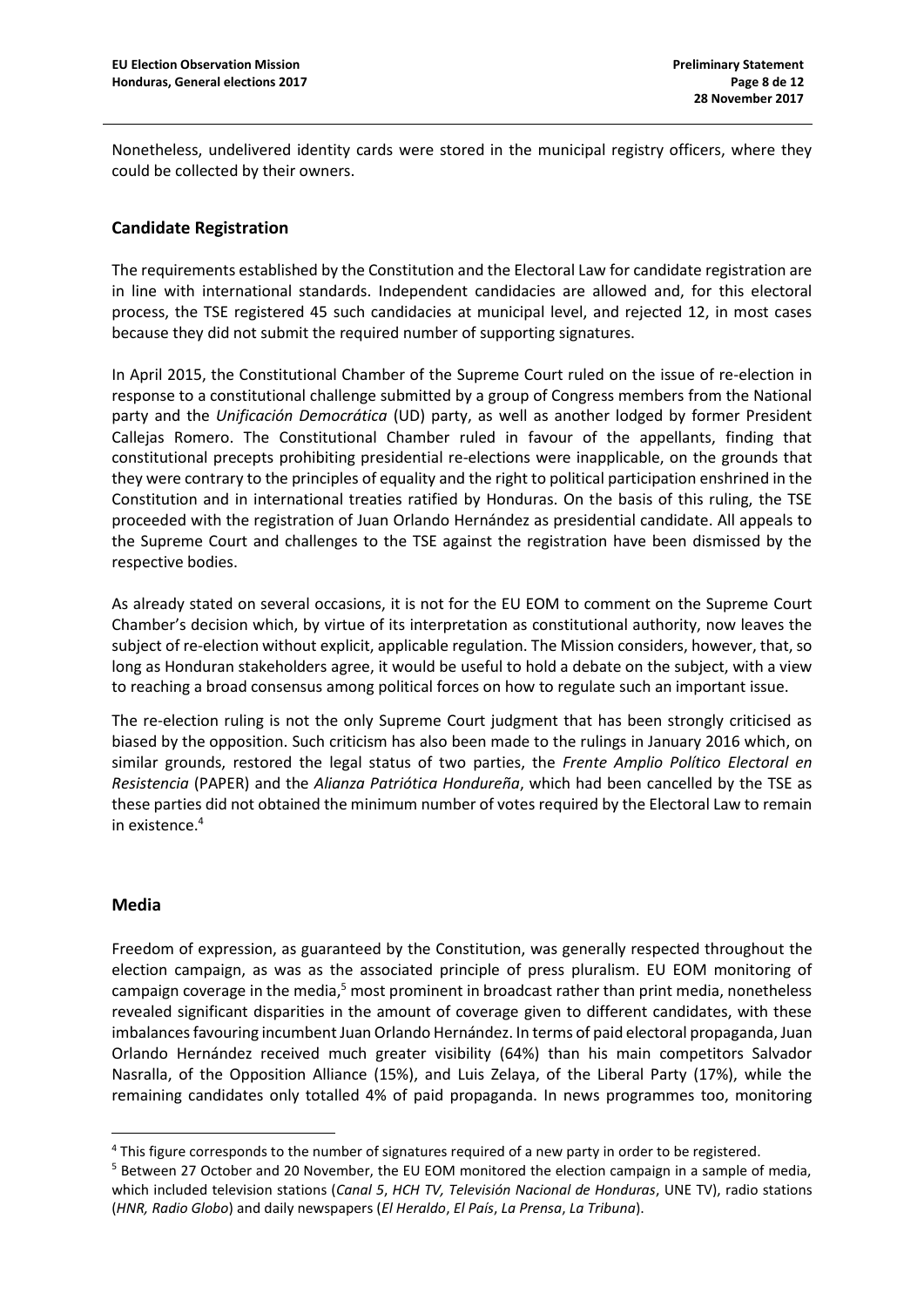revealed that the PNH candidate received on average 44% of the coverage, far more than Salvador Nasralla's 21%, Luis Zelaya's 10%, or the 25% given to the remaining candidates.

Both private and public media made significant efforts to present candidates' platforms and activities, albeit often with a marked bias in favour of one or other candidate, and they broadcast a variety of voter education set pieces produced by the TSE. Nonetheless, in a clear contravention of best practice for State media, *Televisión Nacional de Honduras* did not give equal or equitable treatment to the different parties in its news programmes or interview formats, and it openly discriminated against the Opposition Alliance and its member parties, who received 6% of all coverage, as compared to the PNH's 36% and the PLH's 22%.

According to the majority of media directors, the amount of paid propaganda dropped significantly as compared to 2013, primarily due to the provisions of the new law on campaign financing. Nonetheless, there was a marked imbalance in the amount of paid coverage in the media, largely in favour of PNH, and to a lesser extent, in favour of PLH and Libre. EU EOM monitoring did not detect any significant cases of institutional propaganda by the government during the campaign period, a marked improvement on the 2013 election campaign.

President Hernández, who declined to participate in any of the televised debates, benefited from a greater presence in news programmes, thanks to coverage of his institutional activities, which made up 33% of the coverage he received overall. While not illegal, this constituted a clear advantage over his rivals. For his part, Salvador Nasralla maintained a strong presence on a high-profile television channel throughout the campaign period as a sports and entertainment presenter. Although Honduran law does not establish any incompatibility between being a journalist and a candidate for election, the fact that Salvador Nasralla did not suspend his professional activities in the media clearly played in his favour, as it did for other journalists who were also candidates.

EU EOM monitoring revealed the sharp asymmetry between the majority of traditional media outlets, largely favourable to Juan Orlando Hernández and the *Partido Nacional*, and a smaller number of media which openly favour the Opposition Alliance or Libre. In this respect, the media landscape suffers from a significant imbalance benefiting the presidential camp, reinforced by the 2016 decision by the *Comisión Nacional de Telecomunicaciones* (CONATEL), the State regulator, to order the permanent closure of Globo TV, an opposition media which was very critical of the government. Although this decision was supported by legal arguments, the opposition consider it to be of a clearly political nature.

The election campaign was intense and often aggressive in social media, with ample recourse to fake profiles and trolling, as well as many accusations of corruption or links with organised crime and drugs trafficking.

Several media professionals have been murdered in Honduras in 2017, including a candidate for Congress in June, and three reporters since September. The *Comisión Interamericana de Derechos Humanos* (CIDH, Inter-American Commission for Human Rights) has urged Honduras to investigate this type of crimes in an effective manner, and to determine whether they are linked to the fact that the victims were journalists.

Media monitoring highlighted the almost complete absence of investigative journalism, which professionals from the sector explain as partly due to a longstanding practice of self-censorship, as well as the incidence of threats and intimidation of journalists, often as a result of investigations on the connections between politics, corruption and drugs trafficking. Furthermore, journalism and other civil society organisations have questioned the February 2017 reform of Article 335 of the Penal Code,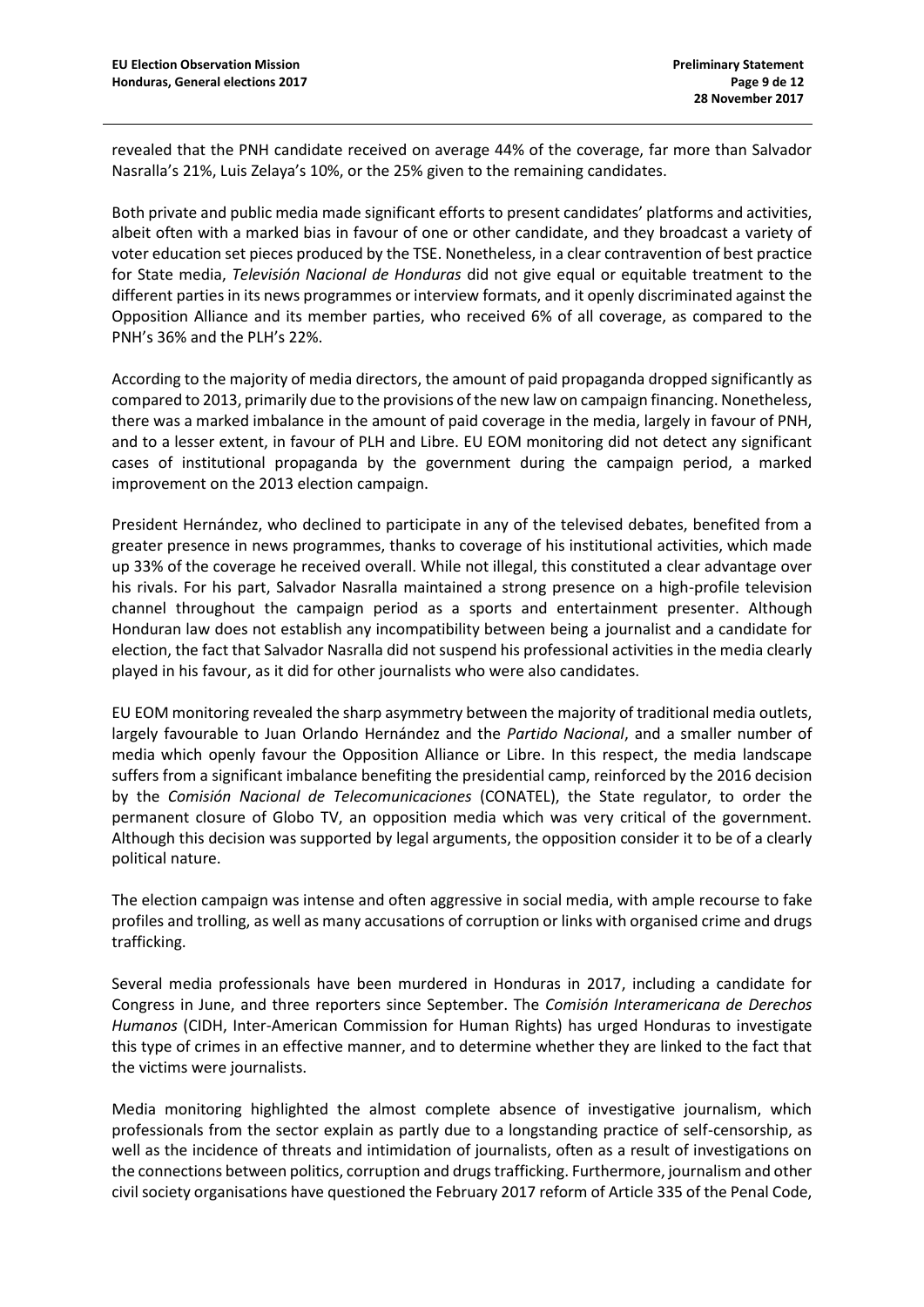as well as the approval in 2014 of what has come to be known as the Officials Secrets Law. These provisions place limits on the exercise of free speech, in contravention of international standards which only allow for exceptional and clearly justified limitations.<sup>6</sup>

## **Women's participation**

The 2012 electoral reform increased the quota of women's candidacies from at least 30% to at least 40% for the 2013 elections, and established the principle of parity for 2017. However, the TSE regulation which establishes the mechanism for alternation between men and women on the Congress lists undermines the principle of parity, as it only imposes a requirement of parity at the lower levels, (the third, fourth or fifth position, depending on how many Congress members are to be elected in each Department). Just one woman candidate, Marlene Alvarenga, for PAC, ran for the Presidency. Women constitute 48% of the principal candidates for the National Congress.<sup>7</sup> Women made up a substantially lower percentage of candidates in the municipal lists, where just 30.5% of candidates for Mayor were women.

Although the TSE decided to create a Unit for Gender Equality, it never became operative in practice. Political parties are required to approve a policy of gender equality and to submit it to the TSE, which becomes responsible for supervising its implementation. Although only three parties have complied with this requirement (PN, PINU and PDCH), the TSE has so far not initiated any sanctions procedure for parties failing to comply with the gender equality provisions, which can result in the loss of 5% of the public financing (*deuda política)*. There is no provision establishing gender quotas in any of the election administration's bodies, from the TSE to polling station staff.

## **LGBTI participation**

1

For the first time, seven candidates for Congress and the PARLACEN, running for Libre, PINU, FAPER and UD openly stated their LGBTI identity. One of these, Rihana Ferrera Sánchez, a transgender candidate for the National Congress for PINU in the Department of Francisco Morazán, appealed to the TSE to request that her assumed name rather than her birth name (as printed on her national identity card) appear on ballots beside her photograph. The TSE rejected her request, noting that there is no legislation which provides for changing one's name in accordance with a change in sexual identity. The Constitutional Chamber has yet to rule on the candidate's appeal against the TSE decision.

## **Indigenous and Afro-Honduran groups**

According to the National Statistics Institute, indigenous and Afro-Honduran groups make up approximately 8% of the country's population, but no figures are available about their representation in the Voter Register. For the first time, the TSE prepared several initiatives aimed at promoting indigenous and Afro-Honduran participation in the elections. These activities were led by the Inclusion Unit, and included radio spots broadcast in indigenous languages from 15 November onwards, as well as the publication of voter education documents in these languages.

<sup>6</sup> Article 335 of the Penal Code introduces sentences of up to eight years in prison for media professionals found guilty of apology or glorification of terrorism. Although to date no sentence has been issued in relation to this infraction, the media profession considers it to be a threat and the CIDH has qualified it as a regressive reform. The Official Secrets Law (officially *Ley para la Clasificación de Documentos Públicos Relacionados con la Seguridad y Defensa Nacional*) in contrast has been applied, and it prohibits the publication of classified information related to 'security, national defence and the achievement of national objectives' The Mission to Support the Fight against Corruption and Impunity in Honduras (MACCIH), sent by the Organisation of American states, has recommended its revision.

<sup>7</sup> Candidates run for a position in Congress or a municipality either as *propietario* (main, principal) or *suplente*  (alternate, substitute).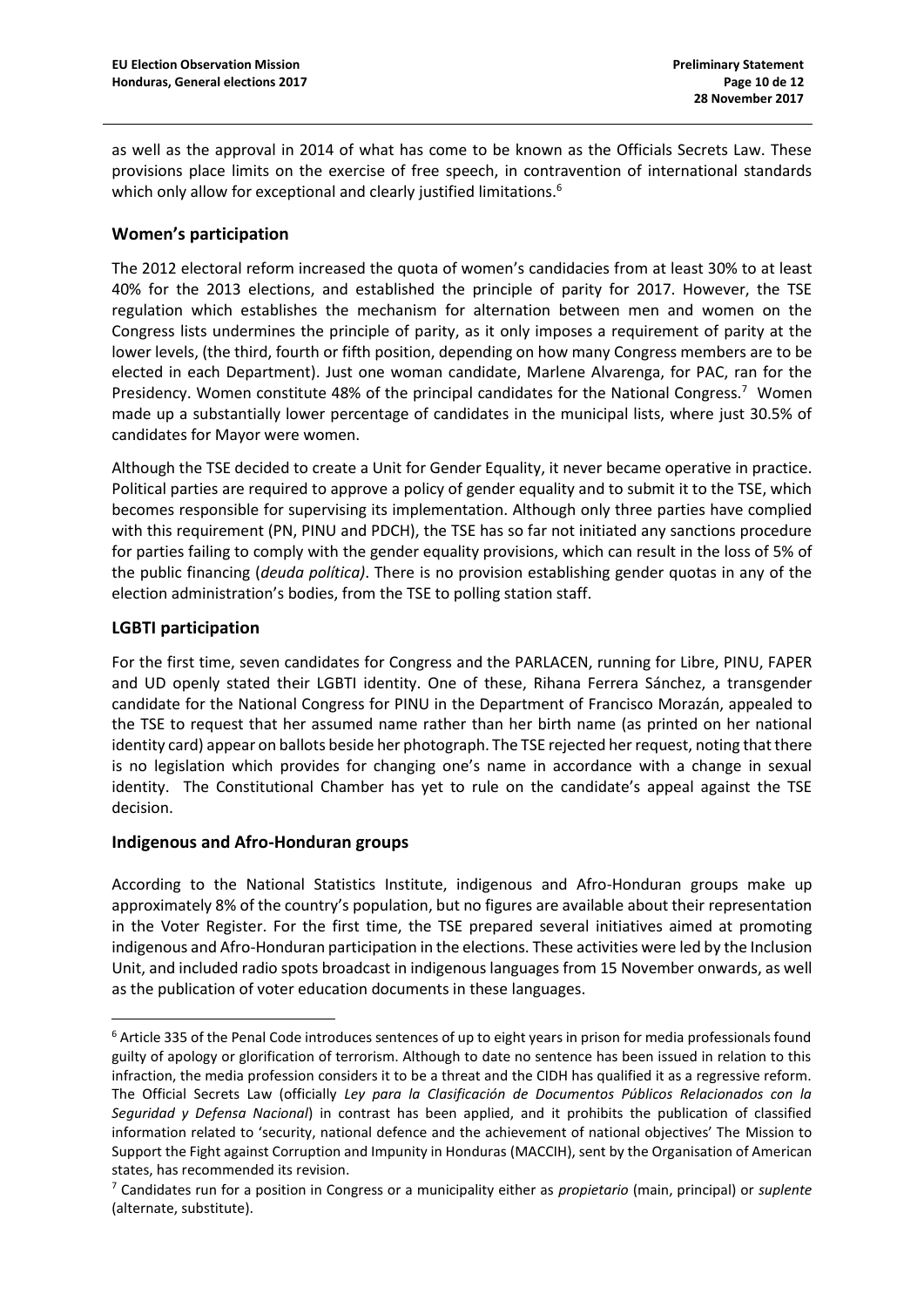#### **Election Observation**

1

The TSE's new regulation on election observation and international 'acompañamiento'<sup>8</sup> complies with international declarations of principles for national and international observation. In terms of national observation, the TSE signed a number of agreements with civil society organisations, as well as with professional bodies and representatives of the private sector. Among civil society groups, *Coalición N-26* carried out long-term observation.

According to available figures, the TSE accredited 4932 Honduran election observers, 389 international observers and 148 international *acompañantes.* The EU EOM found that national observers were present in 27% of the polling stations it attended, where they were able to observe without restrictions.

## **Voting, counting and tabulation of results**

Election day was peaceful and generally well organised by the TSE. Voting went smoothly, people were able to vote freely, and the secrecy of the vote was respected. The performance of polling station staff and their respect for procedures was evaluated to be good or very good, as was the work carried out by the *custodios<sup>9</sup>*, who were present in almost every voting centre attended by the Mission. In the polling stations observed by the EOM, women made up 62% of polling station staff, and 55% of polling staff presidents. The EU EOM observed that some electoral material was missing in 13% of the polling stations it attended, and that in 90% of cases, this was remedied before midday.

The observers considered that in 30% of cases, the presence of political parties in the immediate surroundings of voting centres included activity which could influence voter's choice. Throughout the country, the EU EOM observed all parties carrying out campaign activities and attempts to attract voters' support, often in an invasive manner, and in addition, the EU EOM observed lotteries and distribution of goods by candidates in the Caribbean departments of Atlántida, Colón and Gracias a Dios, as well as in Lempira.

The National, Liberal and Libre parties were represented in more than 90% of the polling stations observed (99.4%, 93.6% and 92.7%, respectively), while others were present to a much lesser extent, such as PAC (22.1%) and PINU (64.85%). Throughout the country, EU EOM observers frequently noted indications of a trafficking in accreditations, generally to the advantage of the PNH. Nonetheless, the impact on the work of polling station staff was limited by the presence of the bigger parties in almost all polling stations observed. The EU EOM did not consider that the trafficking in accreditations had any notable impact on the counting process, which took place in a transparent manner, with the results correctly recorded in the forms in all the polling stations observed. In addition, the number of disputed votes, adjudicated by the PS staff, was very limited.

At the time of the publication of this statement, the processing of results forms is ongoing and their publication on the TSE website has resumed, following an interruption of several hours on election night. The TSE has only released partial results, on the basis of the tabulation of 57% of the results forms. The EU EOM welcomes the resumption of publication of the results forms, but equally, it

<sup>8</sup> International 'accompaniers', accredited by the TSE, attend the process at the invitation of a political party or civil society group. They have the same rights and responsibilities as observers, and are subject to the same code of conduct.

<sup>9</sup> The main responsibilities of the *custodios electorales* are the delivery of the election materials, as well as the electronic transmission of results.